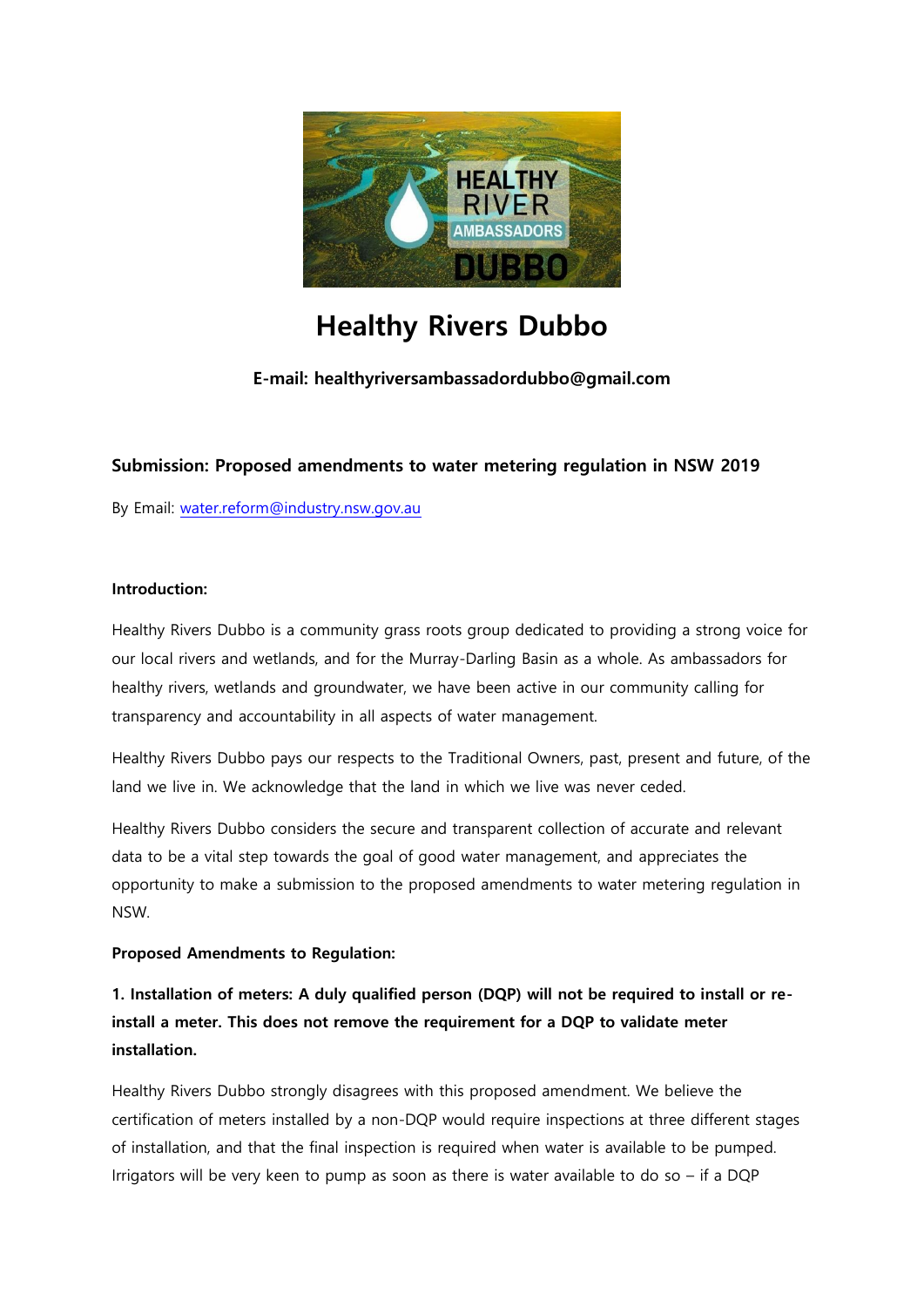inspector finds at the final inspection that the installation of the meter is sub-par, pumping must cease. We are concerned that the pressure of this situation may encourage some irrigators to run the risk of pumping without meters.

# **2. Inactive works: Extends the existing inactive works exemption to groundwater works where those works are not used, and are rendered incapable of being used to take water (currently only applies with respect to surface water works). A work that is 'inactive' will not be required to comply with the metering rules.**

Healthy Rivers Dubbo agrees with the extension of the inactive works exemption to groundwater works. We are glad to read that it is an offence to use water supply work to take water when it is prohibited by a condition of the licence/approval, and trust that WaterNSW adequately informs the user of their legal obligations once signing a declaration for inactive works.

### **3. Tamper evident seals: Seals installed on meters must be sourced from an approved body. This will ensure the integrity of the seals and that they can be traced and audited.**

Strongly agree with this amendment. Anyone would have been able to purchase another tamper proof seal from a supplier and replace a damaged seal on a meter. This is a very important amendment, as it closes what would have been an unacceptable 'loophole' in the policy, virtually rendering the tamperproof requirement unenforceable. We are grateful that an irrigation specialist highlighted this loophole, and dread to think of the consequences should this amendment not be included changes to the legislation.

### **4. Reporting when no telemetry installed: Imposes a new mandatory condition where a meter does not have telemetry and requires the reporting of information about water take.**

Healthy River Dubbo notes that stock & domestic extraction is not required to be metered and reported under this policy with concern. We hope the measuring and reporting of stock & domestic extraction will be addressed in the near future.

### **For works NOT REQUIRED to have a meter – extra requirement to record water taken under basic landholder rights, and evidence of permission of take in unregulated sources. Required to report every 3 months.**

We agree that take of basic landholder rights be recorded, and evidence of permissions to take in unregulated sources must be kept for 5 years (5 years was mentioned verbally at the Roadshow in Dubbo on 17/7/19, but does not appear in the summary of proposed regulation changes).

The requirement to report extraction volumes should be monthly, not quarterly. Irrigation season is usually about 5 months. It's important that data for these months be reported more frequently that every quarter, so that and irregularities can be swiftly identified.